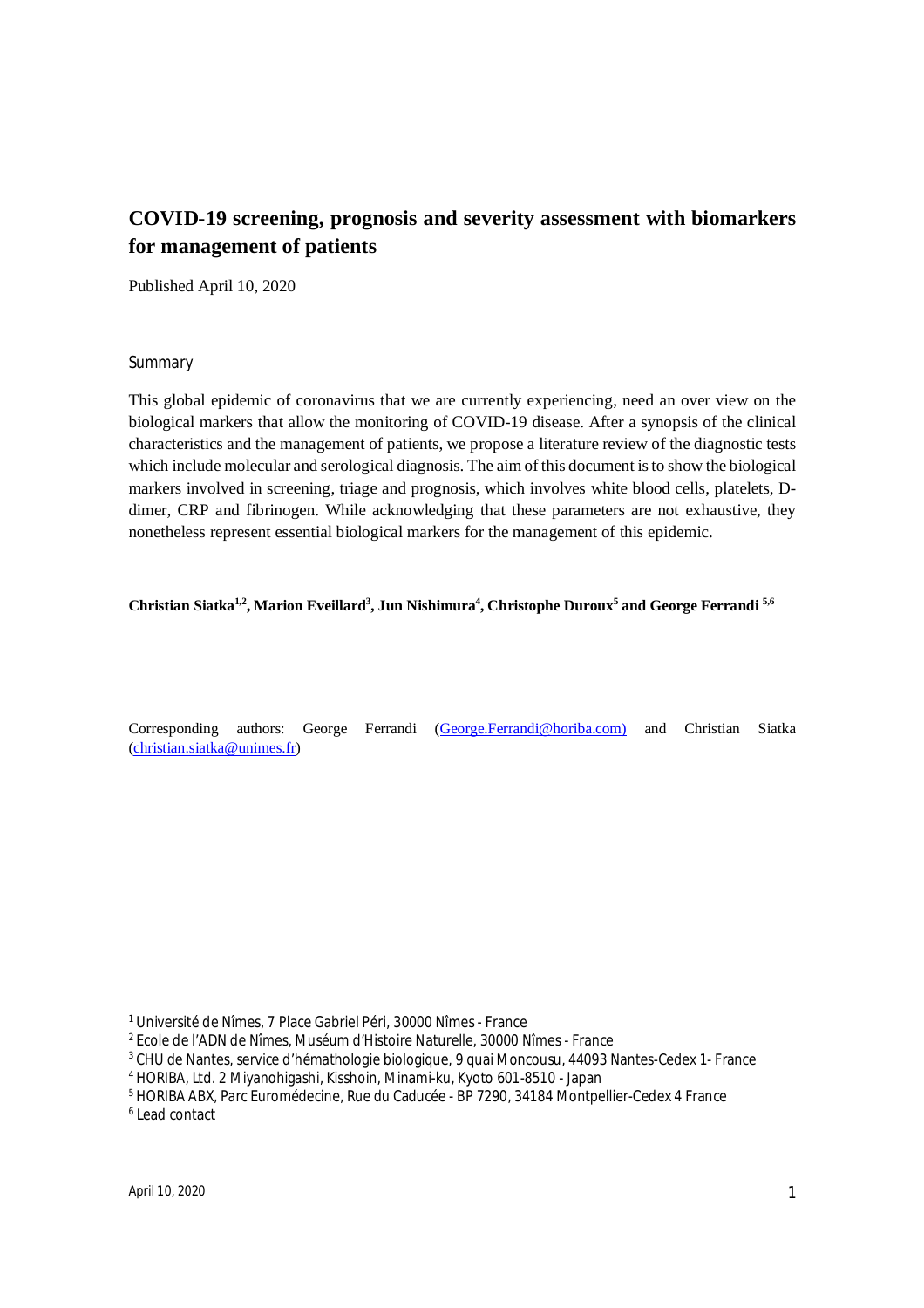# **COVID-19 screening, prognosis and severity evaluation with biomarkers for management of patients**

# **Introduction**

The severe acute respiratory syndrome coronavirus 2 (SARS-CoV-2), which causes the coronavirus disease 2019 (COVID-19), was identified in Wuhan, China at the end of December 2019. Since then, different studies for understanding and reporting the disease have been published, current data sets and conclusions might differ slightly among each other, however, with the ongoing global crisis it is essential to state some observations to provide insightful knowledge to the medical staff for better patient management and decision-making. The scope of this communication document is to review the generalities of the COVID-19, with an emphasis on the assessment of biomarkers, aiming a better understanding on the management of patients with COVID-19. For more comprehensive and detailed information about COVID-19, we strongly recommend the reader to regularly check the updates from the World Health Organization (WHO) (1) and the Centers of Disease Control and Prevention (CDC) (2).

# **Clinical Characteristics**

The COVID-19, an emerging acute respiratory infectious disease, is spread at a low infectious dose mainly by the respiratory tract, by droplets, respiratory secretions and direct contact for a low dose infection (3) (4). Transmission by multiple routes of faecal and blood samples has been reported in patients with severe pneumonia (5).

The incubation period (period between contamination and the appearance of the first symptoms) is 3 to 5 days in general but can extend up to 22 days (6) (7). During this period, the infected subject can be asymptomatic or present mild symptoms, although the risk of transmission is higher in symptomatic patients, transmission of SARS-CoV-2 from asymptomatic persons has been reported (8) (9) (10) (11).

The symptomatic infection spectrum ranges from mild to critical. In a report from the Chinese Center for Disease Control and Prevention presented the following disease severity in more than 44,000 persons with COVID-19 confirmation (12) (2). So, they observe patients with the following criteria: no symptoms, mild to moderate (mild symptoms up to mild pneumonia), severe (dyspnea, hypoxia, or>50% lung involvement on imaging), critical (respiratory failure, shock, or multiorgan system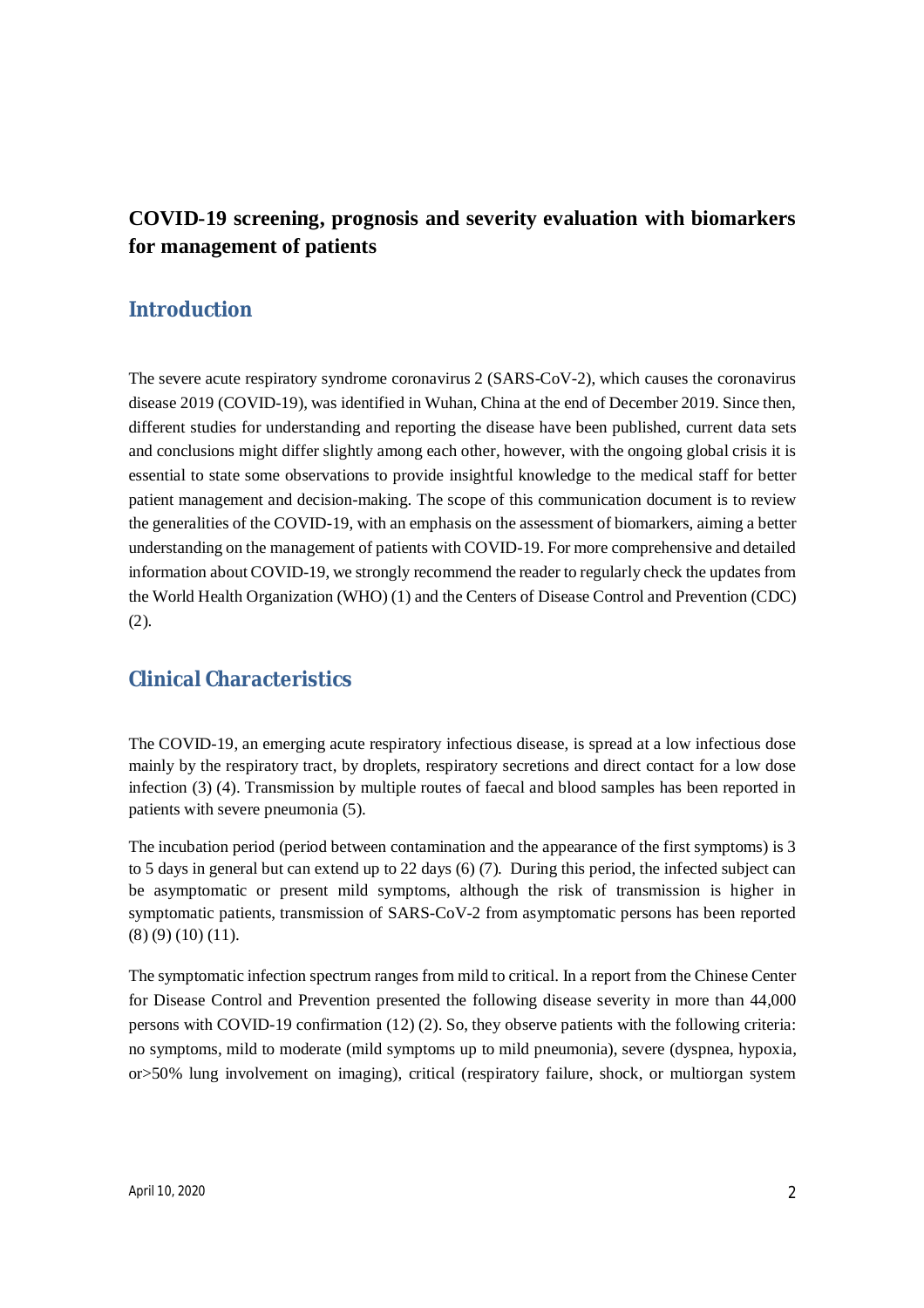dysfunction). These symptomatic severe and critical clinical phases are associated with radiological signs, sometimes even in the event of a negative *Polymerase Chain Reaction* (PCR) viral test.

In most laboratory-confirmed studies of this disease, revealed that common clinical manifestations included fever (13) (2) (14) (15), cough, fatigue, sputum production, shortness of breath, sore throat and headache (16). In addition, part of the patients manifested gastrointestinal symptoms, with diarrhea and vomiting (16) (17). Based on information available at the time of writing this paper, despite the uncertainty existing in this documentation and in the observation process, it appears that clinical observations report a significant number of anosmia and ageusia mostly in the non-severe form of the disease (18).

It has been reported that patients without underlying medical conditions had a case fatality of 0.9% (19), however patients with certain pre-existing chronic diseases as well as the elderly are more likely to have lower probabilities of surviving (20). Some reports have shown that children infected with SARS-CoV-2 have milder symptoms compared to adults (2) (14).

Most adults and children infected with SARS-CoV-2 have mild flu-like symptoms and a few patients are in a critical condition and quickly develop an acute respiratory distress syndrome, hemodynamic shock, multiple organ failure with severe thromboembolic disorders leading to death (figure 1) (14).

# **Management of patients**

Considering the epidemics, many Government Healthcare Ministries have recommended that asymptomatic people and persons without severe symptoms can stay at home. Nonetheless, as CDC suggested, 'The decision to monitor a patient in the inpatient or outpatient setting should be made on a case-by-case' (2).

Several categories of patients with COVID-19 must be managed at hospital admission. For example, the Swiss Society of Intensive Care Medicine (March 24, 2020) (21) suggested the following classification of severity among patients with suspicion or confirmation of COVID-19 for a better orientation to Intensive Care Unit (ICU):

- The self-sufficient patients who need no additional oxygen administration required, no organ failure can return to home, they need a medical checkup by the attending physician after 24–48 hours.
- The patients that require a hospital care or oxygen administration, in a COVID 19 ward but without severity criteria, they receive low oxygen administration via nasal cannula/probe, with intermittent monitoring of oxygen saturation and breathing frequencies 3–4 times per day.
- The patients who require an oxygen therapy and continuous monitoring of vital parameters (at least SpO2, ideally blood pressure, heart rate and respiratory rate) in an Intermediate Care Unit.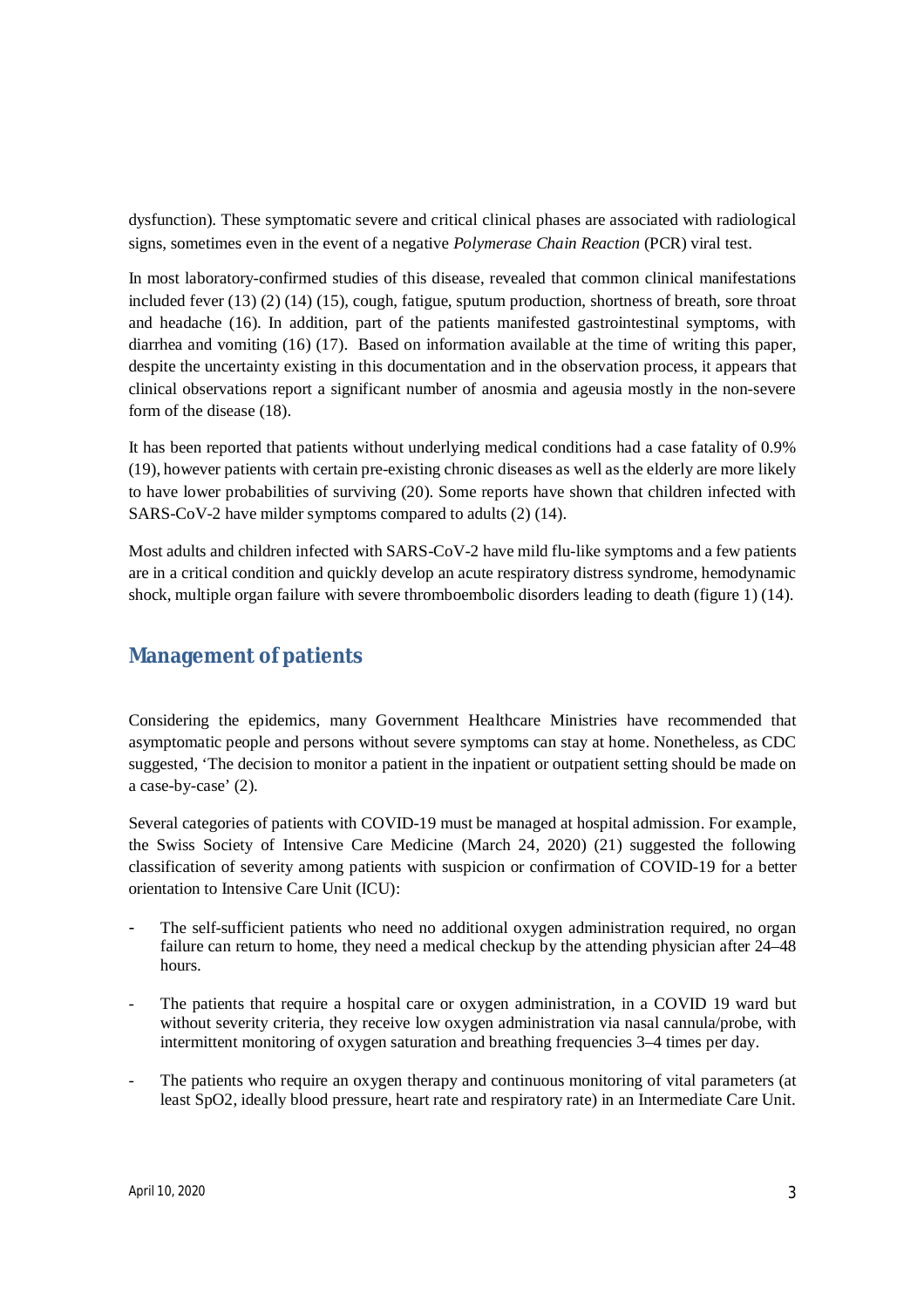- The patients with an increasing organ dysfunction (e.g. increasing respiratory failure) must be transferred to the intensive care unit, into a special COVID-19 area.

Moreover, it has been strongly suggested to consider risk factors for the likelihood of developing severe illness. In particular, having pre-existing chronic medical conditions, such as diabetes mellitus, high blood pressure, severe obesity, asthma, and so on. Clinical management of hospitalized patients with COVID-19 should be focused on supportive management of the disease complications: pneumonia, hypoxemic respiratory failure/acute respiratory distress syndrome (ARDS), shock, multiorgan failure, acute thromboembolic disorders. All the complications associated with prolonged hospitalization including secondary nosocomial infection, gastrointestinal bleeding, and critical illness polyneuropathy/myopathy may occur and increase pejorative prognosis (2).

# **Diagnostic testing**

## 1. Molecular diagnosis

The complete genome of SARS-CoV-2 was sequenced, this virus has a positive-sense RNA genome of 29.9 kb (22) (23) (24). Because it is an RNA virus, molecular diagnosis by quantitative Polymerase Chain Reaction (qPCR) is recommended as an effective pathogen detection method and plays an important role in prevention and control of the current outbreak.

In the case of a public health emergency, proficient diagnostic laboratories can rely on this robust technology to establish new diagnostic tests within their routine services before pre-formulated assays become available. Official protocols available on line provided by the WHO, describes procedures for the detection of SARS-CoV-2 for two RdRp target sequences (IP2 and IP4), developed from the 'Charité institute of virology' in Berlin (25) and validated at 'Institut Pasteur' (Paris).

The qPCR is a complex methodology which involves many steps, like sample collection, RNA extraction and retro-transcription/amplification, the latter of which is carried out in one step. This complex workflow may generate false negatives which can be explained by a loss of sensitivity in method detection (26) (27). For this reason, biomarkers can provide insights to patient's management.

A high viral load on presentation of COVID-19 was recorded in patients who were hospitalized shortly after symptom onset. The high viral load on presentation suggests that SARS-CoV-2 can be transmitted easily, even when symptoms are relatively mild. This finding could account for the efficient person-to-person transmission noted in community and health-care settings (28). Quantitative monitoring of viral load in lower respiratory tract samples helps to evaluate disease progression, especially in cases of low viral load (29).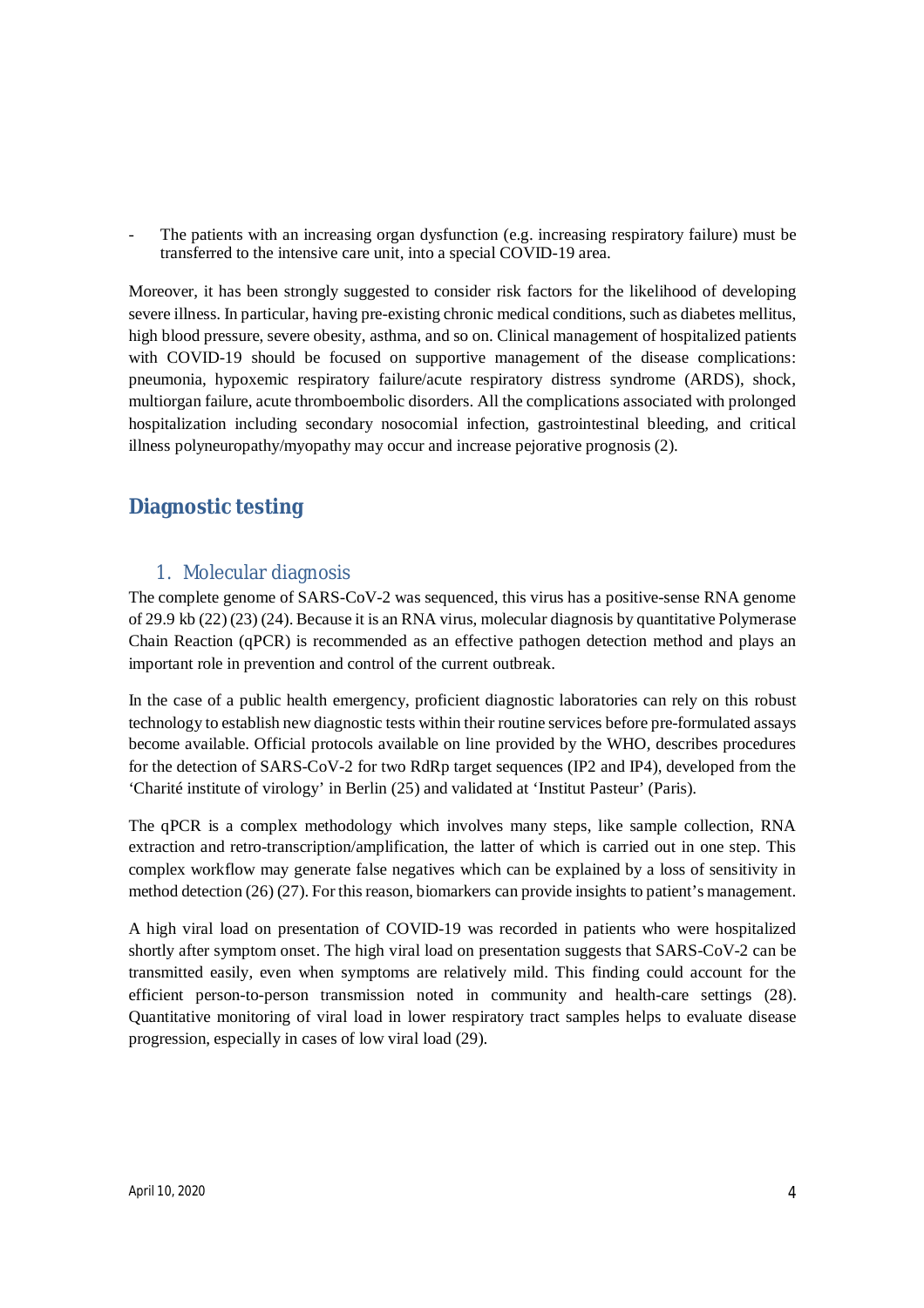### 2. Immunology Serology

Last February, internal serological tests were developed to test anti-SARS-CoV-2 in IgM Enzymelinked immunosorbent assays (ELISA) kits, it was possible to develop them due to amino acid identity with all SARS-CoV-2 markers indicated by Zhou P. et al. (30) (31) Wei Zhang et al. (32) have shown that serological tests can improve detection of carrier cases and therefore should be used in a future epidemiological study (32).

The host humoral response against SARS-CoV-2 including IgA, IgM and IgG response has been evaluated using validated ELISA kits on the recombinant viral nucleocapsid protein (33). The median duration of IgM and IgA antibody detection was 5 days (IQR 3–6), while IgG was detected in 14 days (IQR 10–18) after symptom onset, with a positive rate of 85.4%, 92.7% and 77.9%, respectively. As consequence, humoral response to SARS-CoV-2 can aid to the diagnosis of COVID-19, including subclinical cases (33). The *figure 1* shows serological tests that should be performed on patients and *table 1* shows the clinical significance of combination of qPCR and serological tests.



**Source: Diazyme Laboratories, Inc. Retrieved from http://www.diazyme.com/covid-19-antibody-tests** *Figure 1: "Variation of the Levels of SARS-CoV-2 RNA and Antigen, IgM and IgG after infection"*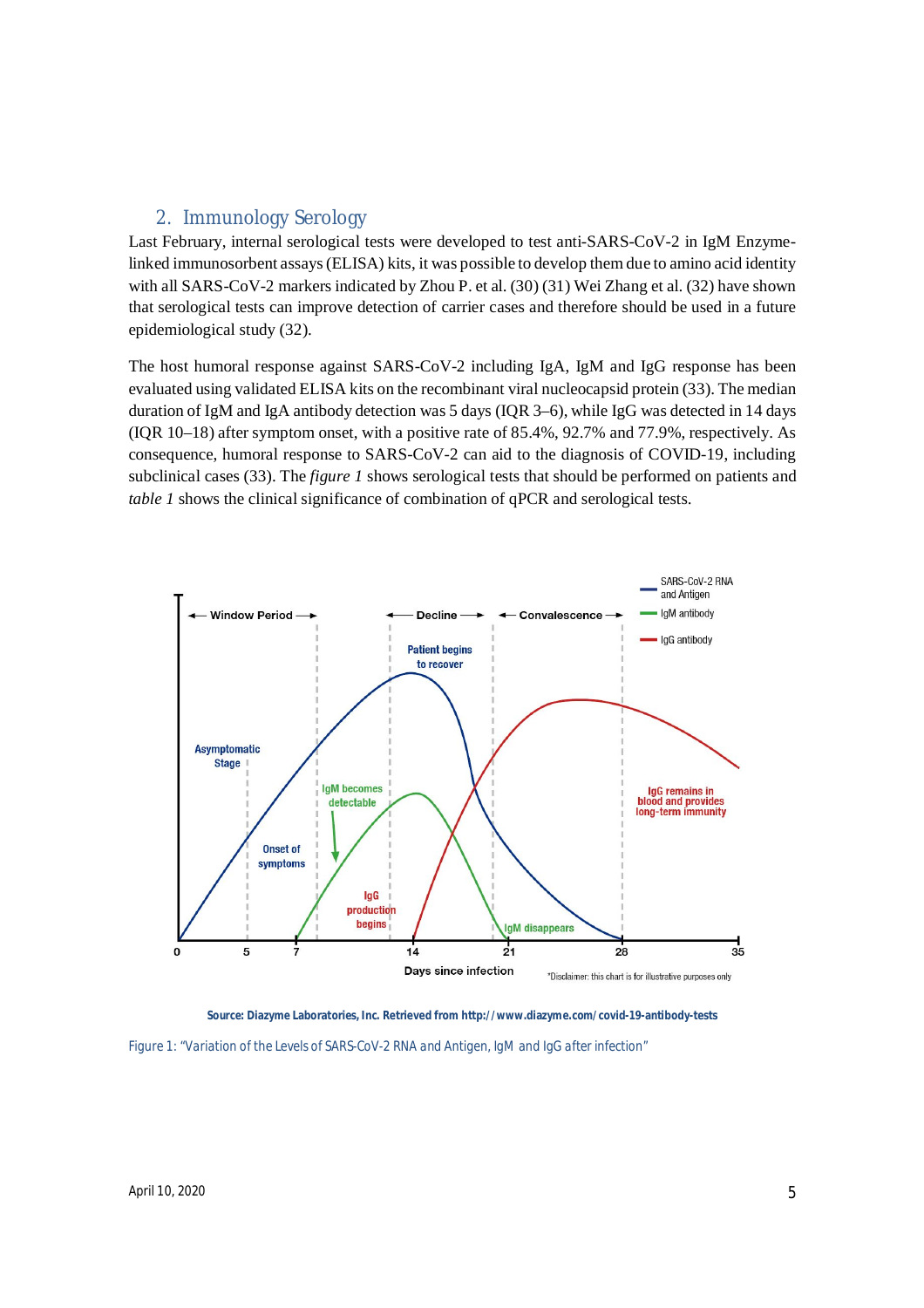| <b>Test results</b> |            |            |                                                                                                    |
|---------------------|------------|------------|----------------------------------------------------------------------------------------------------|
| <b>RT-aPCR</b>      | <b>IgM</b> | <b>IgG</b> | <b>Clinical Significance</b>                                                                       |
| ÷                   |            |            | Patient may be in the window period of infection.                                                  |
| +                   | ÷          | -          | Patient may be in the early stage of infection.                                                    |
| ÷                   | ÷          | ÷          | Patients is in the active phase of infection.                                                      |
| ÷                   |            | ÷          | Patient may be in the late or recurrent stage of infection.                                        |
|                     | ÷          | -          | Patient may be in the early stage of infection. RT-gPCR result may be false-negative.              |
|                     |            | ÷          | Patient may have had a past infection, and has recovered.                                          |
|                     | ÷          | ÷          | Patient may be in the recovery stage of an infection, or the RT-qPCR result may be false-negative. |

**Source: Diazyme Laboratories, Inc. Retrieved from http://www.diazyme.com/covid-19-antibody-tests**

#### *Table 1 :"'Clinical Significance of an IgM/IgG Serological Test Result"*

Patients with confirmed COVID-19 pneumonia have typical imaging features, with multifocal lesions in the lung, then Computerized Tomography (CT-scan) can be helpful in early screening of highly suspected cases and in evaluation of the severity and extent of disease (34).

To confirm the diagnosis, the detection by molecular analysis of the viral genome by qPCR appears as the gold standard to detect viruses in respiratory secretions. However, this technology is not available in many healthcare facilities or the external qPCR testing services are saturated, therefore in order to better transfer patients and for taking prompt management decisions, the clinical observations and a comprehensive panel of biological markers might offer a first screening and monitoring scrutiny (35).

# **Biological Markers for Screening, Triage and Prognosis**

Several biomarkers have been observed to be abnormal in COVID-19 infected patients and the relevance of identifying them resides on decreasing the possibility of misdiagnosing severe COVID-19 (36) and to provide more insightful information for better management of COVID-19 patients. Many cohorts of different populations have been reported, principally from China, showing abnormal laboratory assessments consisting mainly of complete blood count, liver and renal function, biochemical and coagulation testing, inflammatory factors, and others.

## Hematology Parameters

Different authors have published findings regarding the effect on hematology parameters in COVID-19 infected patients. The vast majority concur on an unbalanced white blood cells panel (37).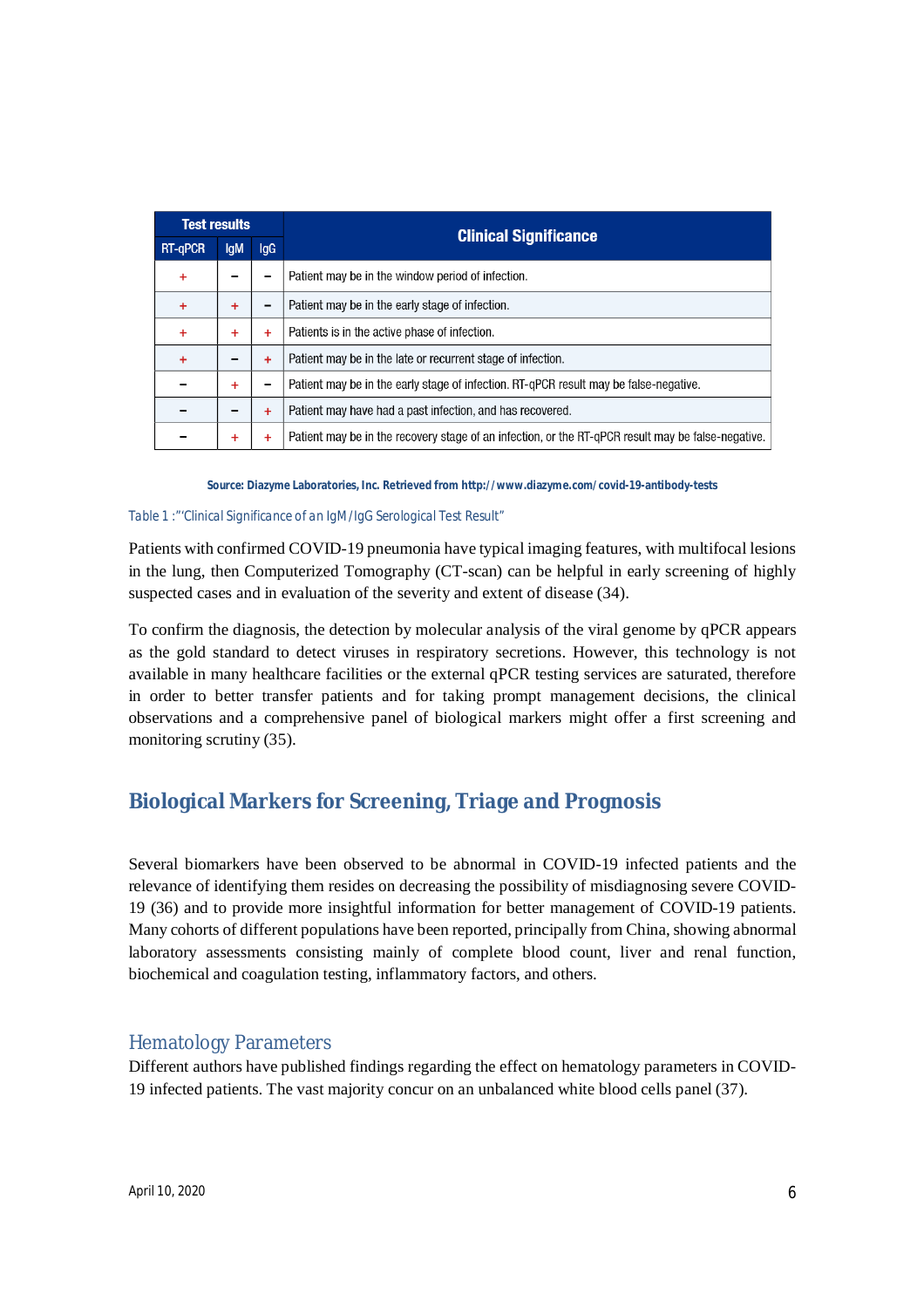### White Blood Cells

In the hematological panel, a study that evaluated 1099 positive COVID-19 samples showed on admission and 83.2% of lymphocytopenia (fewer than 1500 cells per mm 3) and leukopenia in 33.7% (16), other authors support these observations especially lymphocytopenia in severe patients (see figure 1) (38) (39) (40) (41) (42) (43) and others reported normal levels of leukocytes (44) (45). Furthermore, neutrophils seem to increase according to the severity of the COVID-19 (14) (17). In a study with 13 patients admitted to ICU and 28 to non-ICU care, the medians of the neutrophil count were 10.6 and  $4.4 \times 10^9$ /L, respectively (14). Consequently, due to a significant decrease of lymphocytes and neutrophil increase, the neutrophil-lymphocyte ratio, along with the age of patient, has been suggested as a combined parameter to evaluate the severity of patients with pneumonia caused by COVID-19 for improving risk stratification and management (45) (36).



*Figure 2: Lymphocyte mean count in non-severe and severe patients from different authors.* 

*The definition of severity varies slightly among references. In all the references inspected, a decrease of lymphocytes was observed in association of COVID-19 severity. The numbers inside the parenthesis are the numbers of non-severe and severe patients per study.*

#### **Platelets**

A meta-analysis was performed of platelet number in COVID-19 patients with or without severe disease and odds ratio (OR) of thrombocytopenia for severe form of COVID-19 (42). The pooled analysis revealed that platelet count was significantly lower in patients with more severe COVID-19. A subgroup analysis comparing patients by survival, found an even lower platelet count was observed with mortality. In this study, a low platelet count was associated with over fivefold enhanced risk of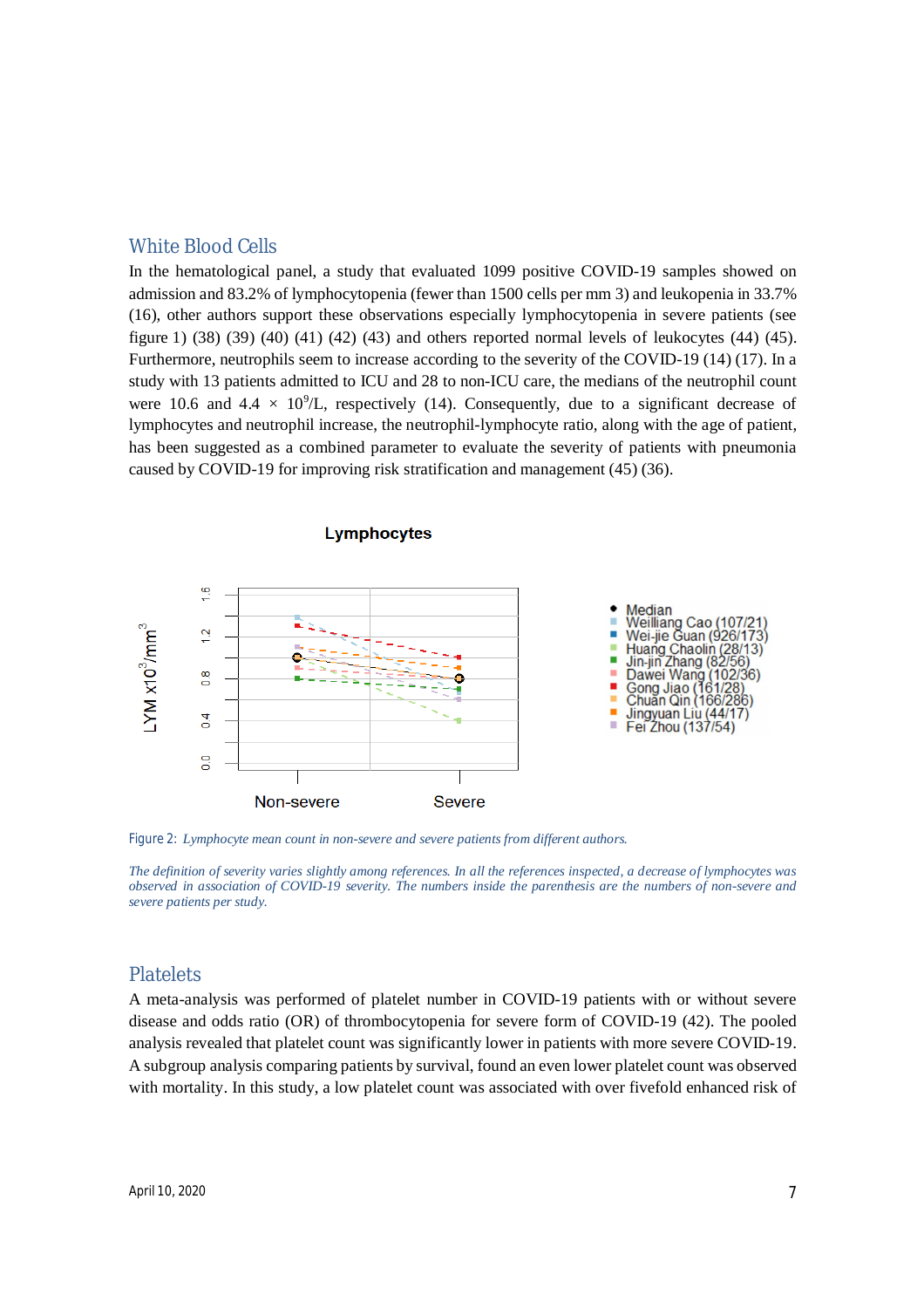severe COVID-19 (42). The low platelet count could be associated with increased risk of severe disease and mortality in patients with COVID-19.

### D-dimer

In addition to the unbalanced white blood cell differential, a coagulation testing parameter called Ddimer has been reported to increase in association with the severity of the disease and related to clotting disorders and microthrombotic formation in peripheral blood vessels (46). D-dimer levels in ICU patients  $(0.6-14.4 \text{ mg/L})$  was higher than non-ICU  $(0.3-0.8 \text{ mg/L})$  with p-value of 0.0042 (14). In another study, D-dimer shown to be higher in non-survivor patients than survivor patients, particularly a significant difference was observed in the ninth onset day (17), other authors agree that the increasing of D-dimer is linked to the severity of the disease (47) (48) (13) (49).



**D-Dimer** 

*Figure 3: D-dimer mean count in non-severe and severe patients of different authors.* 

*The definition of severity varies slightly among references. In all the references inspected, an increase of D-dimer was observed in association of COVID-19 severity. In (47) & (49) elevation of D-dimer was associated with the survival of infected patients. The numbers inside the parenthesis are the numbers of non-severe and severe patients per study.*

## CRP

Although C-reactive protein (CRP) does not normally elevate significantly in mild viral respiratory infections, levels have shown to increase in severe cases of avian influenza H1N1 and H7N9, and during the SARS epidemic in 2003. A similar significant increase of CRP has also been reported in COVID-19 patients.COVID-19 can cause mild or highly acute respiratory syndrome with consequent release of pro-inflammatory cytokines, stimulating macrophages and hepatocytes to produce CRP in higher amount.

CRP is the inflammatory marker that has more relevance than other inflammatory markers for assessing the severity of COVID-19 from current literature review (50) (36) (51). For example, in 56.4% of the non-severe cases had a CRP value higher or equal than 10 mg/L, however, in severe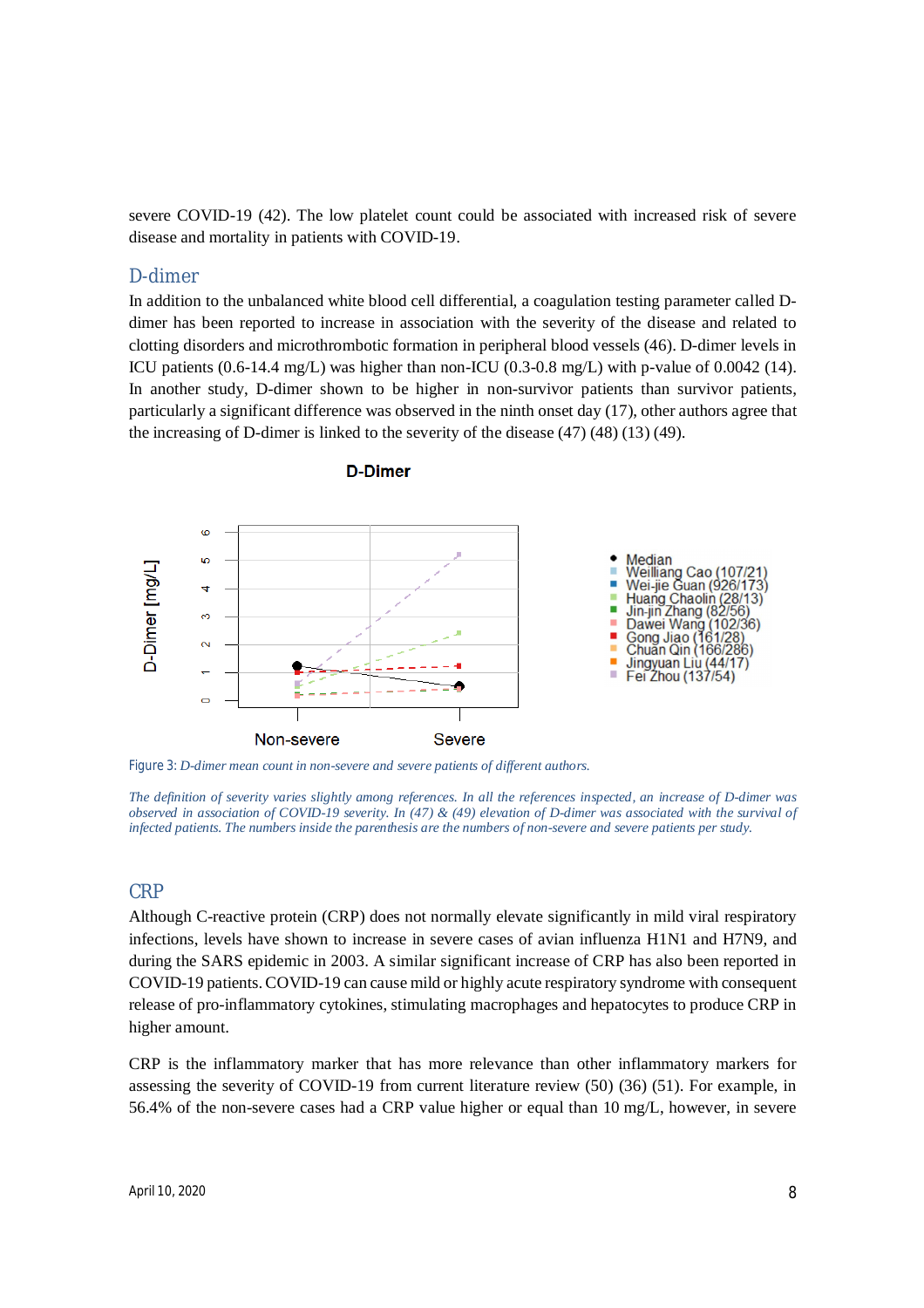cases, the percentage was 81.5%. In comparison, non-severe and severe cases with PCT  $\geq$  0.5 ng/ml had a corresponding 3.7% and 13.7% of the samples, respectively (16). In a study comparing 82 nonsevere patients and 56 severe patients, the p-values of CRP and pro-calcitonin (PCT) medians were less than 0.001 (52), however, in other articles it has been reported PCT having a normal level (48).



*Figure 4: CRP mean count in non-severe and severe patients of different authors.* 

*The definition of severity varies slightly among references. In all the references inspected, an increase of CRP was associated with COVID-19 severity.*

### Fibrinogen

Fibrinogen degradation products (FDP), and Fibrine (FIB) were found to be higher than in a control healthy population, thus confirming earlier similar findings. Reported data from 94 patients show that FDP (33.83 vs. 1.55 mg/L; p<0.001) were higher in patients than those in controls, FIB values in SARS-CoV-2 patients were also higher than those in the control group (5.02 vs. 2.90 g/L; p<0.001). The analysis of blood coagulation in COVID-19 patients seems to be clearly deranged compared with a healthy control population. More specifically, FDP, and FIB values were found to be significantly increased (49).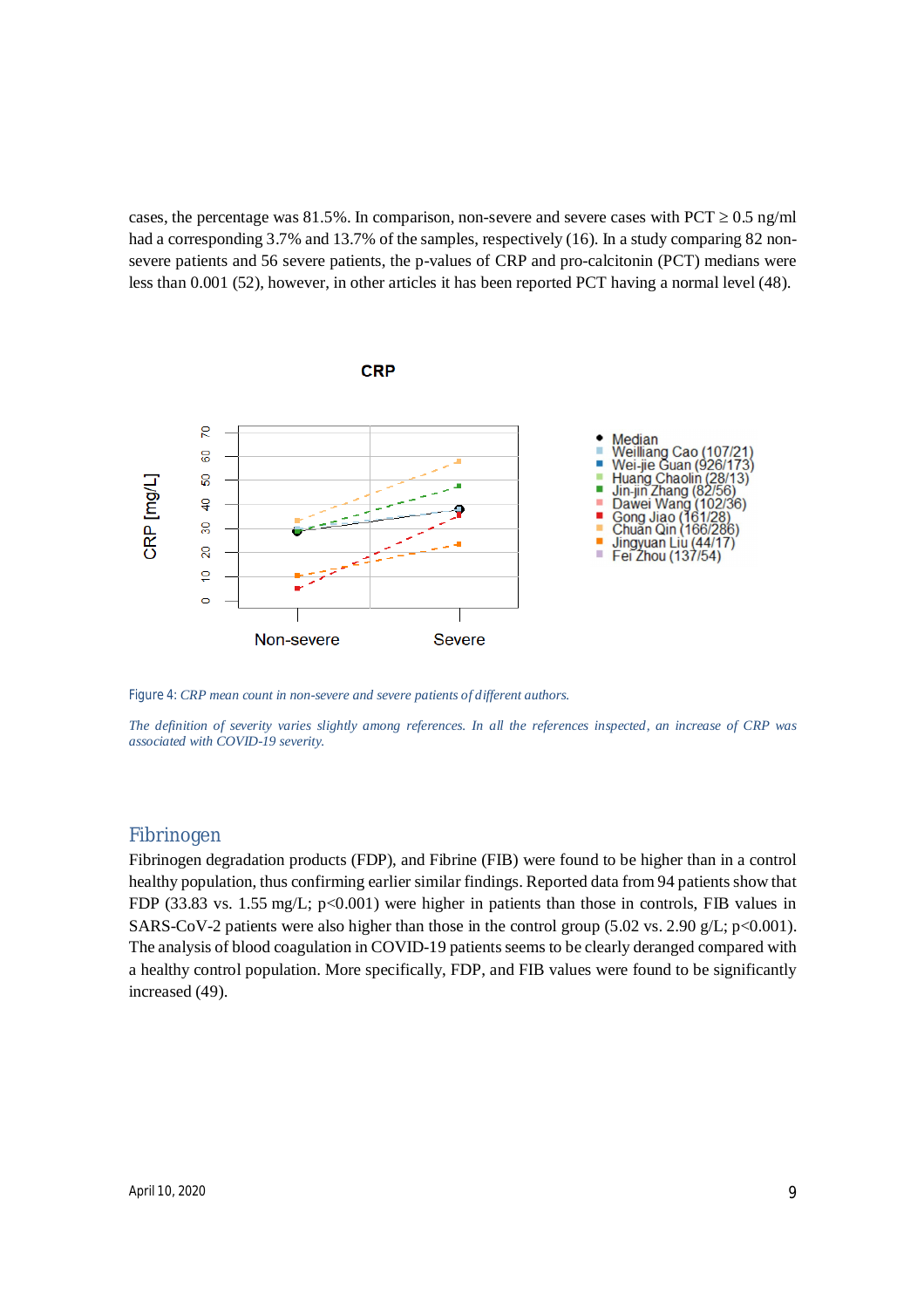# **Conclusion**

The COVID-19 should be diagnosed using clinical aspects and qPCR as suggested by the WHO. Relevant people and especially healthcare decision makers must be aware on the latest updates by local and global healthcare authorities to follow corresponding guidelines. This review tries to present a summary of different biomarkers providing extra information for a better assessment of COVID-19. During this epidemiological crisis, a strong screening process on the severity of the patient and an informed prognosis of COVID-19 will certainly relieve saturation of specialized facilities and improve the clinical management of patients infected with COVID-19.

### Acknowledgements

*We thank Dr. Christine Quintin MD (Anesthetist, University Hospital of Montpellier) and Dr. Prakash Suvasia MD (HORIBA Medical, India) for critical reviews and helpful comments of this document; as well as Stéphane Maury, (HORIBA Medical, France) for its contribution to the article.*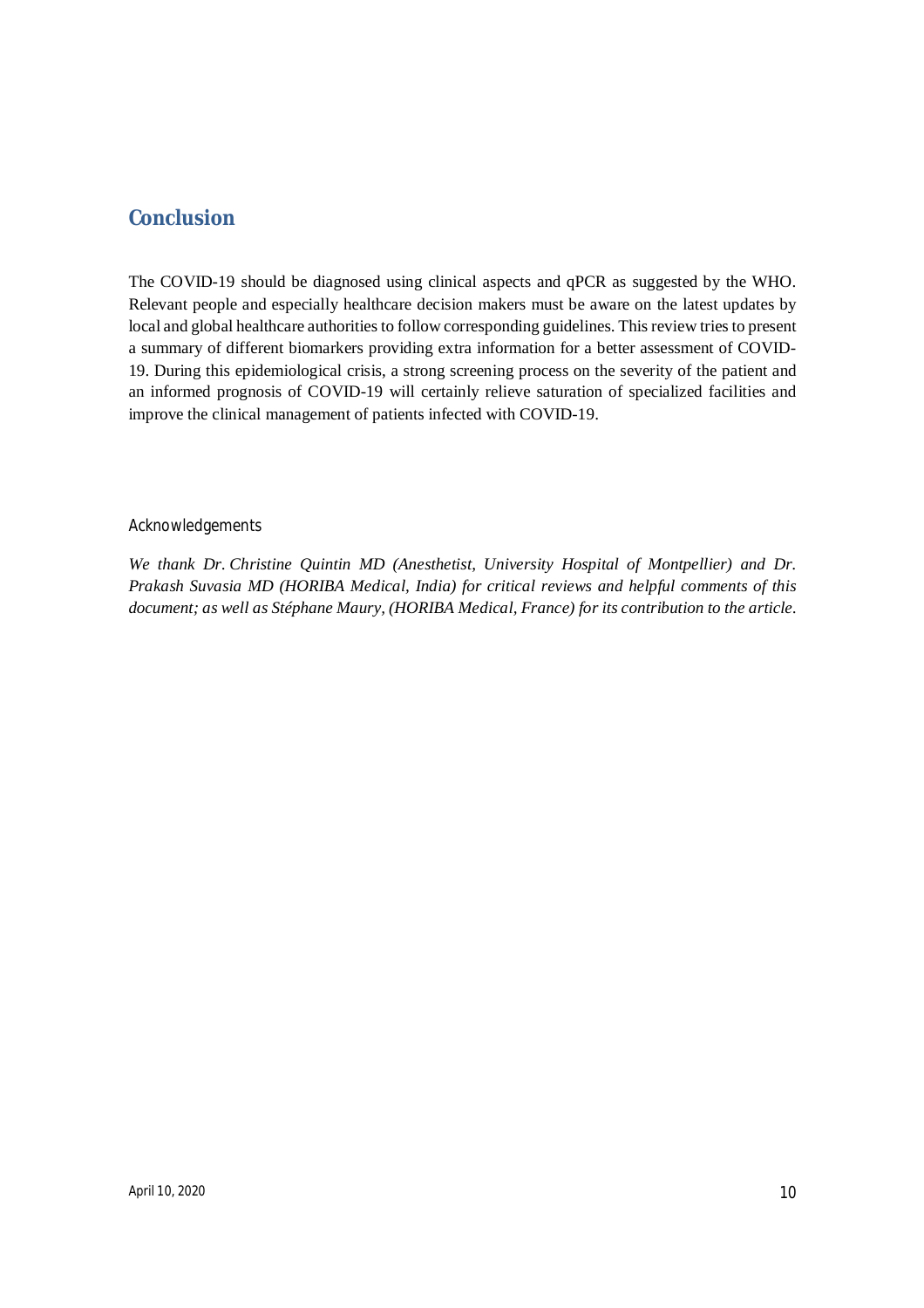## **References**

1. *Clinical management of severe acute respiratory infection when COVID-19 is suspected. (March 13th, 2020). WHO, second edition version 1.2.*

*2. Interim Clinical Guidance for Management of Patients with Confirmed Coronavirus Disease (COVID-19). s.l. : March 30, 2020, CDC 24/7.*

*3. Li Q, Guan X, Wu P, Wang X, Zhou L, Tong Y, Ren R, Leung KSM, Lau EHY, Wong JY, Xing X, Xiang N, Wu Y, Li C, Chen Q, Li D, Liu T, Zhao J, Liu M, Tu W, Chen C, Jin L, et al. Early Transmission Dynamics in Wuhan, China, of Novel Coronavirus-Infected Pneumonia. N Engl J Med. 2020 Mar 26 and 31995857, 382(13):1199-1207. doi: 10.1056/NEJMoa2001316. Epub 2020 Jan 29. PubMed [citation] PMID:.* 

*4. Lee PI, Hsueh PR. Emerging threats from zoonotic coronaviruses-from SARS and MERS to 2019-nCoV. J Microbiol Immunol Infect. 2020 Feb 4. pii: S1684-1182(20)30011-6. doi: 10.1016/j.jmii.2020.02.001. [Epub ahead of print] No abstract available. PubMed [citation] PMID: 32035811.* 

*5. Zhang W, Du RH, Li B, Zheng XS, Yang XL, Hu B, Wang YY, Xiao GF, Yan B, Shi ZL, Zhou P. Molecular and serological investigation of 2019-nCoV infected patients: implication of multiple shedding routes. Emerg Microbes Infect. 2020 Feb 17 et 9(1):386-389. doi: 10.1080/22221751.2020.1729071. eCollection 2020. PubMed [citation] PMID: 32065057, PMCID: PMC7048229.* 

*6. Lai CC, Liu YH, Wang CY, et al. Asymptomatic carrier state, acute respiratory disease, and pneumonia due to severe acute respiratory syndrome coronavirus 2 (SARS-CoV-2): Facts and myths [published online ahead of print, 2020 Mar 4]. J Microbiol Immunol Infect. 2020 and doi:10.1016/j.jmii.2020.02.012, S1684-1182(20)30040-2.* 

*7. Yen MY, Schwartz J, Chen SY, King CC, Yang GY, Hsueh PR. Interrupting COVID-19 transmission by implementing enhanced traffic control bundling: Implications for global prevention and control efforts [published online ahead of print, 2020 Mar 14]. J Microbiol Immunol Infect. 2020 and doi:10.1016/j.jmii.2020.03.011, S1684-1182(20)30071-2.* 

*8. Chan JF, Yuan S, Kok KH, et al. A familial cluster of pneumonia associated with the 2019 novel coronavirus indicating person-to-person transmission: a study of a family cluster. Lancet. 2020 and doi:10.1016/S0140-6736(20)30154-9, 395(10223):514–523.* 

*9. Pan X, Chen D, Xia Y, et al. Asymptomatic cases in a family cluster with SARS-CoV-2 infection. Lancet Infect Dis. 2020 and doi:10.1016/S1473-3099(20)30114-6, 20(4):410–411.* 

*10. Bai Y, Yao L, Wei T, et al. Presumed Asymptomatic Carrier Transmission of COVID-19 [published online ahead of print, 2020 Feb 21]. JAMA. 2020 and doi:10.1001/jama.2020.2565, e202565.* 

*11. Gostic K, Gomez AC, Mummah RO, Kucharski AJ, Lloyd-Smith JO. Estimated effectiveness of symptom and risk screening to prevent the spread of COVID-19. Elife. 2020 and doi:10.7554/eLife.55570, 9:e55570. Published 2020 Feb 24.* 

*12. Xiang YT, Jin Y, Wang Y, Zhang Q, Zhang L, Cheung T. Tribute to health workers in China: A group of respectable population during the outbreak of the COVID-19. Int J Biol Sci. 2020 and doi:10.7150/ijbs.45135, 16(10):1739–1740. Published 2020 Mar 15.* 

13. Guan WJ, Ni ZY, Hu Y, et al. Clinical Characteristics of Coronavirus Disease 2019 in China [published online ahead of *print, 2020 Feb 28]. N Engl J Med. 2020 and doi:10.1056/NEJMoa2002032, 10.1056/NEJMoa2002032.*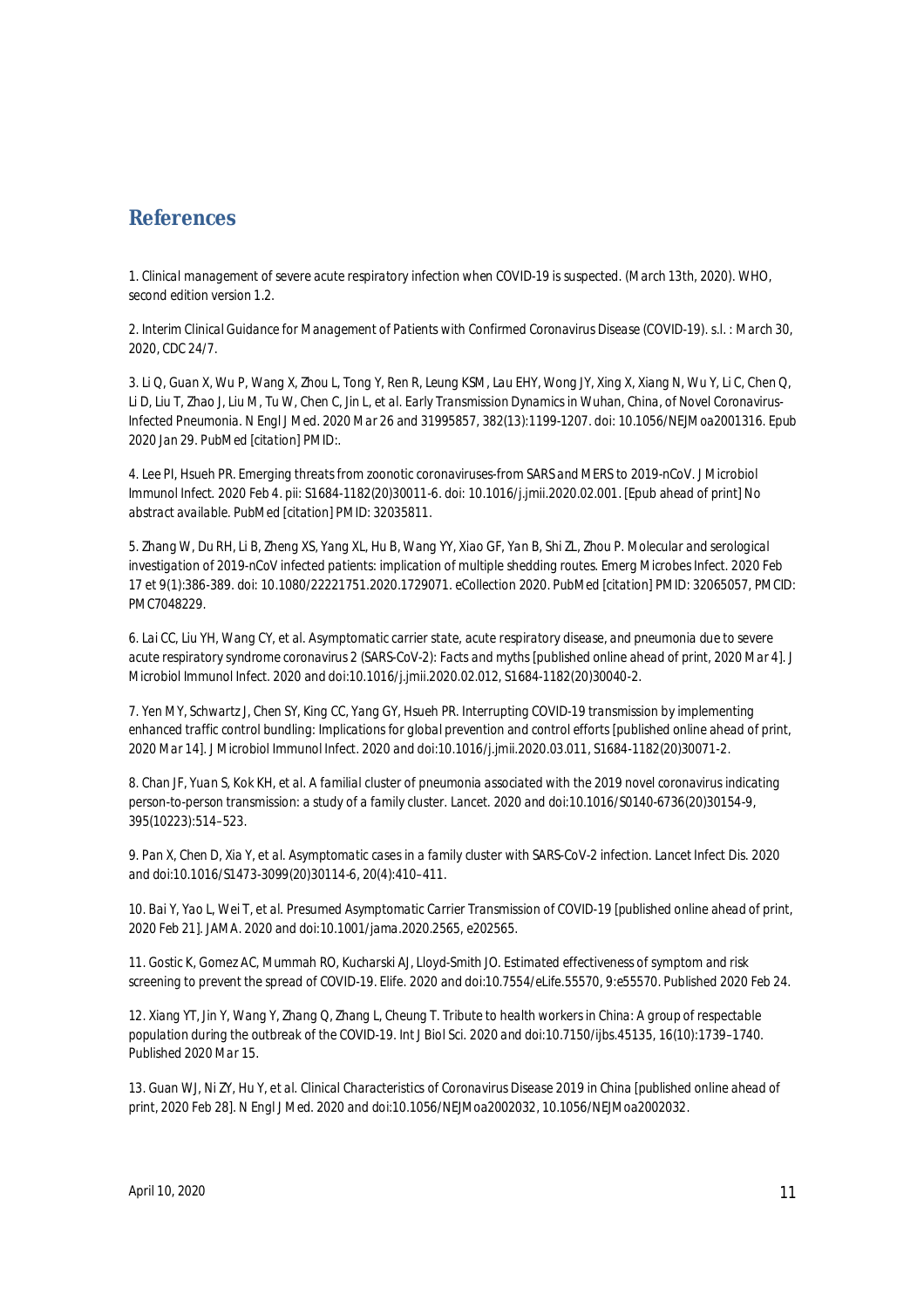*14. Huang C, Wang Y, Li X, et al. Clinical features of patients infected with 2019 novel coronavirus in Wuhan, China [published correction appears in Lancet. 2020 Jan 30, 2020, :]. Lancet. and doi:10.1016/S0140-6736(20)30183-5, 395(10223):497–506.* 

*15. Adhikari SP, Meng S, Wu YJ, et al. Epidemiology, causes, clinical manifestation and diagnosis, prevention and control of coronavirus disease (COVID-19) during the early outbreak period: a scoping review. Infect Dis Poverty. 2020 and doi:10.1186/s40249-020-00646-x, 9(1):29. Published 2020 Mar 17.* 

*16. Guan WJ, Ni ZY, Hu Y, et al. Clinical Characteristics of Coronavirus Disease 2019 in China [published online ahead of print, 2020 Feb 28]. N Engl J Med. 2020 and doi:10.1056/NEJMoa2002032, 10.1056/NEJMoa2002032.* 

*17. Wang D, Hu B, Hu C, et al. Clinical Characteristics of 138 Hospitalized Patients With 2019 Novel Coronavirus-Infected Pneumonia in Wuhan, China [published online ahead of print, 2020 Feb 7]. JAMA. 2020 and doi:10.1001/jama.2020.1585, e201585.* 

*18. Lüers JC, Klußmann JP, Guntinas-Lichius O. Die Covid-19-Pandemie und das HNO-Fachgebiet: Worauf kommt es aktuell an? [The Covid-19 pandemic and otolaryngology: What it comes down to?] [published online ahead of print, 2020 Mar 26]. Laryngorhinootologie. 2020 and doi:10.1055/a-1095-2344, 10.1055/a-1095-2344.* 

*19. 2020, Novel Coronavirus Pneumonia Emergency Response Epidemiology Team. Zhonghua Liu Xing Bing Xue Za Zhi. and doi:10.3760/cma.j.issn.0254-6450.2020.02.003, 41(2):145–151.* 

*20. Tortorici MA, Veesler D. Structural insights into coronavirus entry. Adv Virus Res. 2019 and doi:10.1016/bs.aivir.2019.08.002, 105:93–116.* 

*21. COVID-19 pandemic: triage for intensive-care treatment under resource scarcity DOI: https://doi.org/10.4414/smw.2020.20229 Publication Date: 24.03.2020 Swiss Med Wkly. 2020;150:w20229 . s.l. : Swiss Academy of Medical Sciences .*

*22. Wu F, Zhao S, Yu B, et al. A new coronavirus associated with human respiratory disease in China. Nature. 2020 and doi:10.1038/s41586-020-2008-3, 579(7798):265–269.* 

*23. Sah R, Rodriguez-Morales AJ, Jha R, et al. Complete Genome Sequence of a 2019 Novel Coronavirus (SARS-CoV-2) Strain Isolated in Nepal. Microbiol Resour Announc. 2020 and doi:10.1128/MRA.00169-20, 9(11):e00169-20. Published 2020 Mar 12.* 

*24. Lu R, Zhao X, Li J, et al. Genomic characterisation and epidemiology of 2019 novel coronavirus: implications for virus origins and receptor binding. Lancet. 2020 and doi:10.1016/S0140-6736(20)30251-8, 395(10224):565–574.* 

*25. Corman VM, Landt O, Kaiser M, et al. Detection of 2019 novel coronavirus (2019-nCoV) by real-time RT-PCR. Euro Surveill. 2020 and doi:10.2807/1560-7917.ES.2020.25.3.2000045, 25(3):2000045.* 

*26. Li D, Wang D, Dong J, et al. False-Negative Results of Real-Time Reverse-Transcriptase Polymerase Chain Reaction for Severe Acute Respiratory Syndrome Coronavirus 2: Role of Deep-Learning-Based CT Diagnosis and Insights from Two*  Cases [published correction appears in Korean J Radiol. 2020 Mar 20, 2020, :]. Korean J Radiol. and *doi:10.3348/kjr.2020.0146, 21(4):505–508.* 

*27. Xie X, Zhong Z, Zhao W, Zheng C, Wang F, Liu J. Chest CT for Typical 2019-nCoV Pneumonia: Relationship to Negative RT-PCR Testing [published online ahead of print, 2020 Feb 12]. Radiology. 2020 and doi:10.1148/radiol.2020200343, 200343.*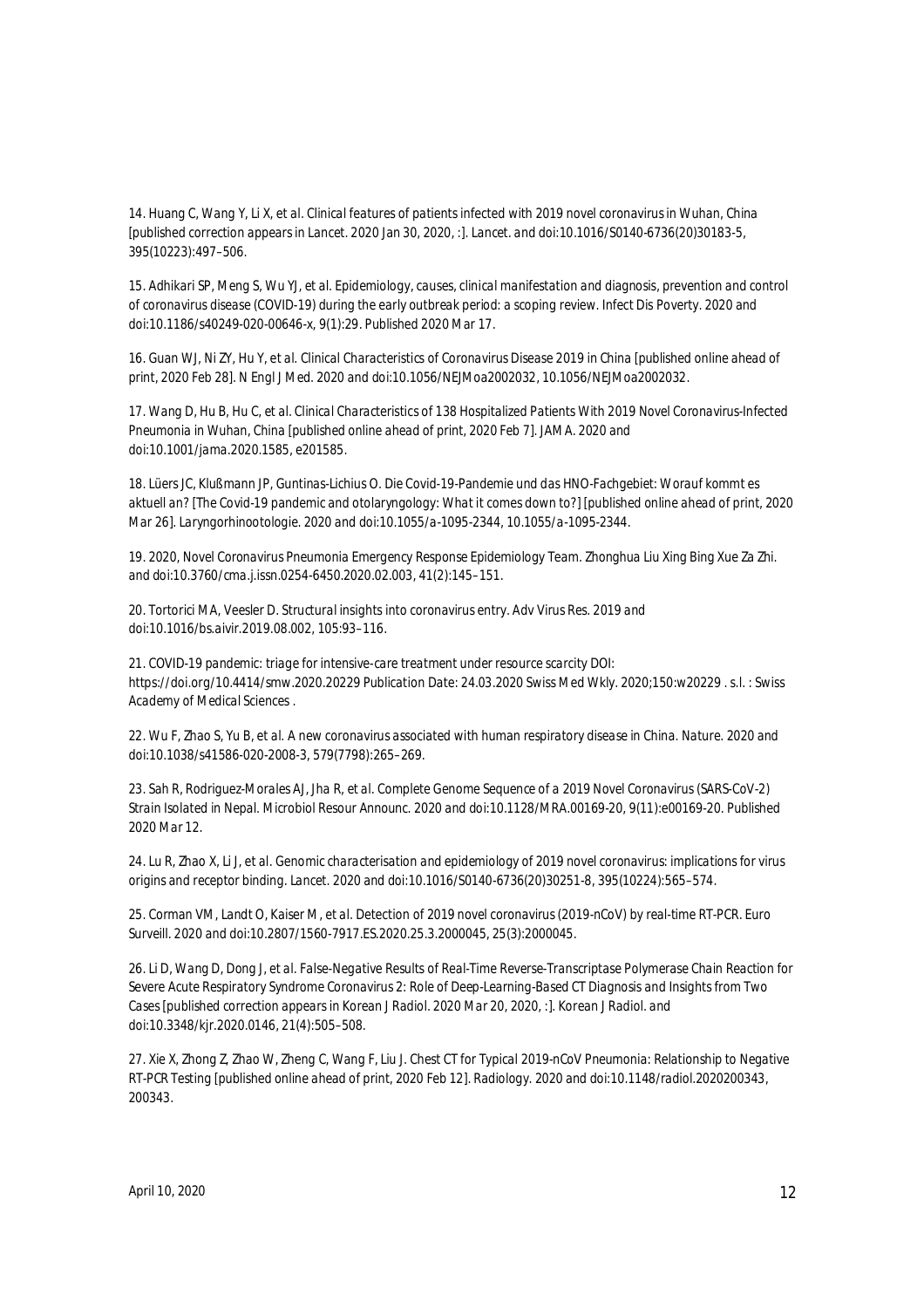*28. To KK, Tsang OT, Leung WS, et al. Temporal profiles of viral load in posterior oropharyngeal saliva samples and serum antibody responses during infection by SARS-CoV-2: an observational cohort study [published online ahead of print, 2020 Mar 23]. Lancet Infect Dis. 2020 and doi:10.1016/S1473-3099(20)30196-1, S1473-3099(20)30196-1.* 

*29. Yu F, Yan L, Wang N, et al. Quantitative Detection and Viral Load Analysis of SARS-CoV-2 in Infected Patients [published online ahead of print, 2020 Mar 28]. Clin Infect Dis. 2020 and doi:10.1093/cid/ciaa345, ciaa345.* 

*30. Zhang W, Du RH, Li B, et al. Molecular and serological investigation of 2019-nCoV infected patients: implication of multiple shedding routes. Emerg Microbes Infect. 2020 and doi:10.1080/22221751.2020.1729071, 9(1):386–389. Published 2020 Feb 17.* 

*31. Zhou P, Yang XL, Wang XG, et al. A pneumonia outbreak associated with a new coronavirus of probable bat origin. Nature. 2020 and doi:10.1038/s41586-020-2012-7, 579(7798):270–273.* 

32. Zhang W, Du RH, Li B, et al. Molecular and serological investigation of 2019-nCoV infected patients: implication of *multiple shedding routes. Emerg Microbes Infect. 2020 and doi:10.1080/22221751.2020.1729071, 9(1):386–389. Published 2020 Feb 17.* 

*33. Guo L, Ren L, Yang S, et al. Profiling Early Humoral Response to Diagnose Novel Coronavirus Disease (COVID-19) [published online ahead of print, 2020 Mar 21]. Clin Infect Dis. 2020 and doi:10.1093/cid/ciaa310, ciaa310.* 

*34. Zhao W, Zhong Z, Xie X, Yu Q, Liu J. Relation Between Chest CT Findings and Clinical Conditions of Coronavirus Disease (COVID-19) Pneumonia: A Multicenter Study [published online ahead of print, 2020 Mar 3]. AJR Am J Roentgenol. 2020 and doi:10.2214/AJR.20.22976, 1–6.* 

*35. Wu Z, McGoogan JM. Characteristics of and Important Lessons From the Coronavirus Disease 2019 (COVID-19) Outbreak in China: Summary of a Report of 72 314 Cases From the Chinese Center for Disease Control and Prevention [published online ahead of print, 2020 Feb 24]. JAMA. 2020 and doi:10.1001/jama.2020.2648, 10.1001/jama.2020.2648.* 

*36. Liu Y, Yang Y, Zhang C, et al. Clinical and biochemical indexes from 2019-nCoV infected patients linked to viral loads and lung injury. Sci China Life Sci. 2020 and doi:10.1007/s11427-020-1643-8, 63(3):364–374.* 

37. Mitra A, Dwyre DM, Schivo M, et al. Leukoerythroblastic reaction in a patient with COVID-19 infection [published *online ahead of print, 2020 Mar 25]. Am J Hematol. 2020 and doi:10.1002/ajh.25793, 10.1002/ajh.25793.* 

*38. Liu K, Fang YY, Deng Y, et al. Clinical characteristics of novel coronavirus cases in tertiary hospitals in Hubei Province [published online ahead of print, 2020 Feb 7]. Chin Med J (Engl). 2020 and doi:10.1097/CM9.0000000000000744, 10.1097/CM9.0000000000000744.* 

*39. Luan RS, Wang X, Sun X, et al. Sichuan Da Xue Xue Bao Yi Xue Ban. 2020 and doi:10.12182/20200360505, 51(2):131– 138.* 

*40. Su L, Ma X, Yu H, et al. The different clinical characteristics of corona virus disease cases between children and their families in China - the character of children with COVID-19. Emerg Microbes Infect. 2020 and doi:10.1080/22221751.2020.1744483, 9(1):707–713.* 

*41. Beijing, Clinical features of 2019 novel coronavirus pneumonia in the early stage from a fever clinic in.* 

*42. Lippi G, Plebani M, Henry BM. Thrombocytopenia is associated with severe coronavirus disease 2019 (COVID-19) infections: A meta-analysis [published online ahead of print, 2020 Mar 13]. Clin Chim Acta. 2020 and doi:10.1016/j.cca.2020.03.022, 506:145–148.*